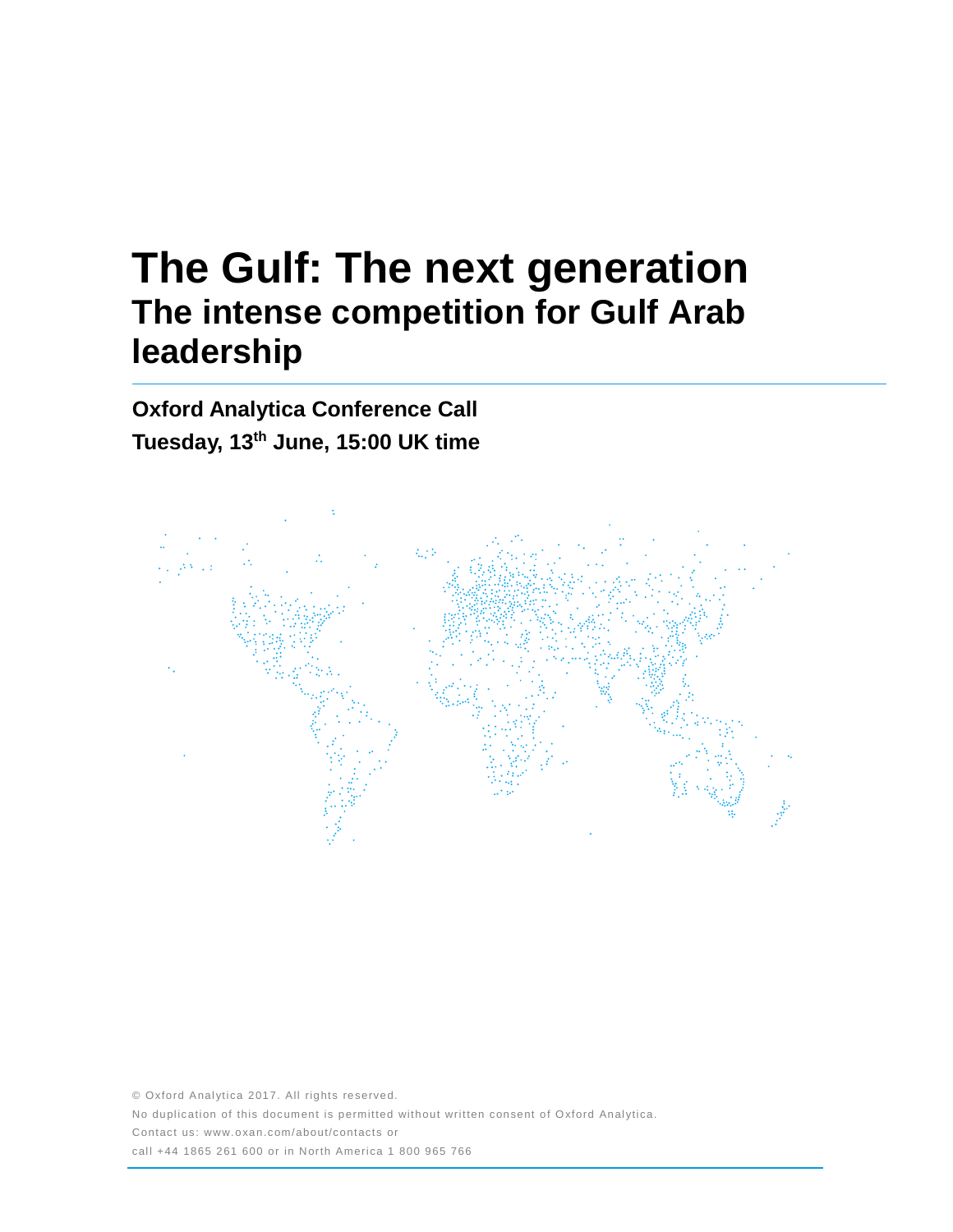

## **The Gulf: The next generation The intense competition for Gulf Arab leadership**

Gulf Co-operation Council (GCC) countries agree on the need to check Iran's regional aspirations. They feel emboldened to do so by the open support of the Trump administration in Washington, which is reversing President Barack Obama's perceived abandonment of them in favour of Tehran. But the Gulf monarchies differ radically on how to achieve this goal -- pushing Saudi Arabia, Bahrain and the United Arab Emirates (UAE) to open confrontation with Qatar and leaving Kuwait and Oman caught uncomfortably in the middle.

These divisions will be hard to resolve. Increased Gulf hostility towards Iran will fuel sectarian rivalry in the region, with impacts on conflicts from Syria to Yemen. The importance of economic ties with Iran to some Gulf Arab countries will make it even more difficult to hold a common line, challenging Saudi Arabia's traditional leadership of the region. At the same time, the Gulf Arab states face significant challenges in adjusting their economies against the day the oil runs out.

Who will emerge from this contest the more influential? Saudi Deputy Crown Prince Mohammed bin Salman or Abu Dhabi's Crown Prince Mohammed bin Zayed?

Will Qatar's Emir, Tamim bin Hamad Al Thani, follow in his father's footsteps and take a more independent line over Iran and the Muslim Brotherhood, or will he surrender to force majeure with his country's food security and hard-won hosting of the 2022 FIFA World Cup at risk?

Join us on Tuesday, June 13 to put your questions about these issues and others on the changing geopolitics of the region to three of Oxford Analytica's expert advisors.